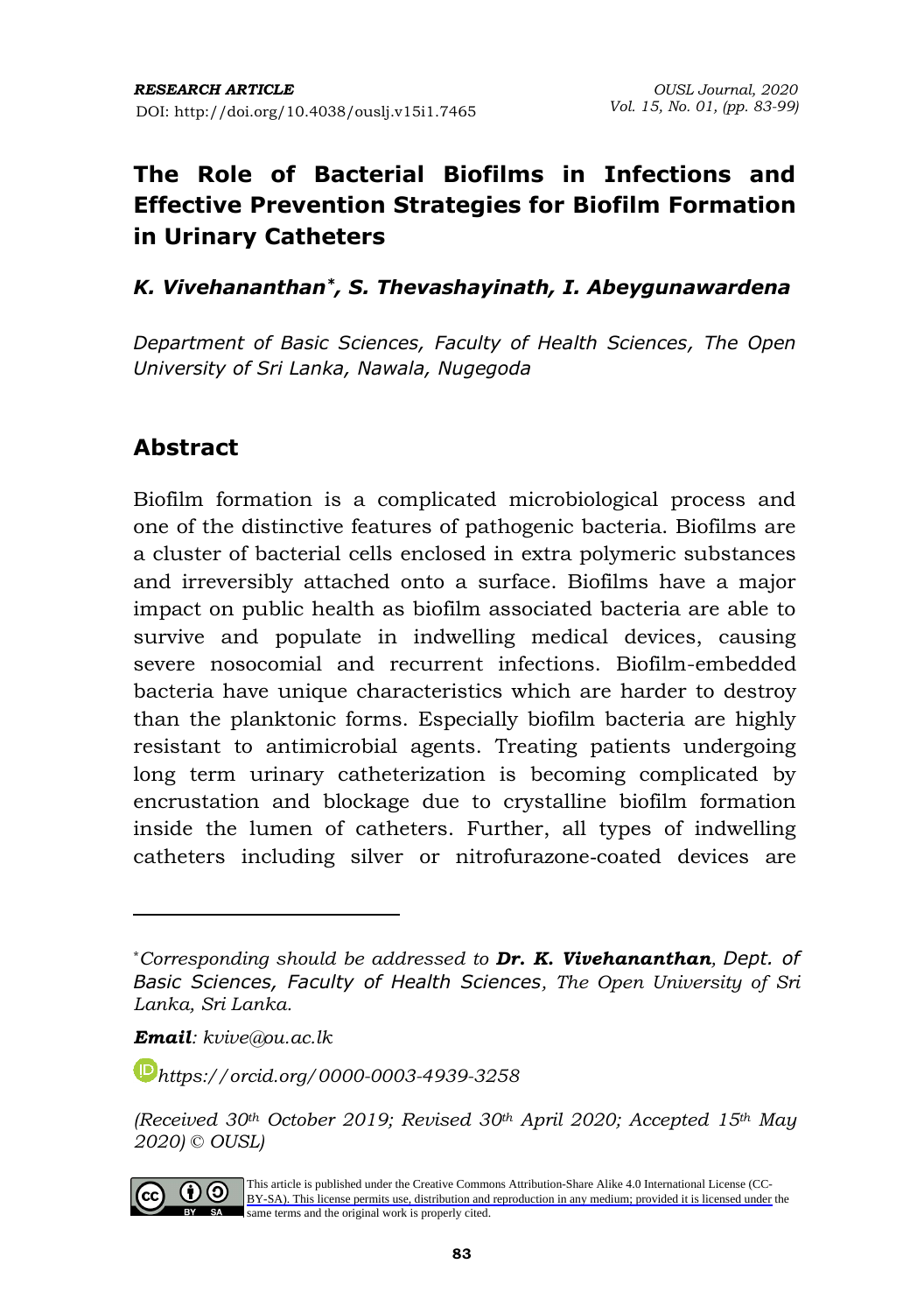vulnerable to biofilm formation.

Therefore, there is an urgent requirement to develop either urinary catheters with other alternative coatings or new urinary drainage systems which may lead to reduction of infections and morbidity. Other than that, controlling biofilm formation is a necessary requirement during both manufacturing and usage of catheters. Antifouling and biocidal coatings on the catheters are currently being investigated and it is proved that herbal products also express anti-biofilm activity.

This review is largely based on previous literature describing biofilm formation and their role in catheter associated urinary tract infection. Further, mechanism of biofilm formation in indwelling urinary catheters, antibiotic resistance patterns, and the detection methods of biofilm are briefly described. Understanding the mechanisms of biofilm formation and the antibiotic resistance patterns is of utmost importance which will result in the development of new remedies for biofilm infection.

**Keywords**: Antibiotic Resistance, Biofilm Formation, Urinary **Catheters** 

# **Introduction**

### **The Structure and Formation of Microbial Biofilms**

Biofilm is defined as accumulation of the microbial organisms that is permanently attached to biotic and abiotic surface and generally enclosed in self-produced extracellular polysaccharide substances (EPS) (Sayal *et al*., 2014; Wijesinghe *et al*., 2019). Biofilm production is a complicated microbiological process which is a major pathogenic event in the infection. It involves a sequence of steps, including irreversible attachment, accumulation, and maturation (Alves *et al*., 2014; Tiwari & Ghnawate, 2017). When the bacterial colonies attach to surfaces, the bacterial cells upregulate genes which are specific for adhesion. Further, bacteria itself secrete a sticky gum like material for anchorage called as extracellular substances (Sayal *et al*., 2014; Tiwari &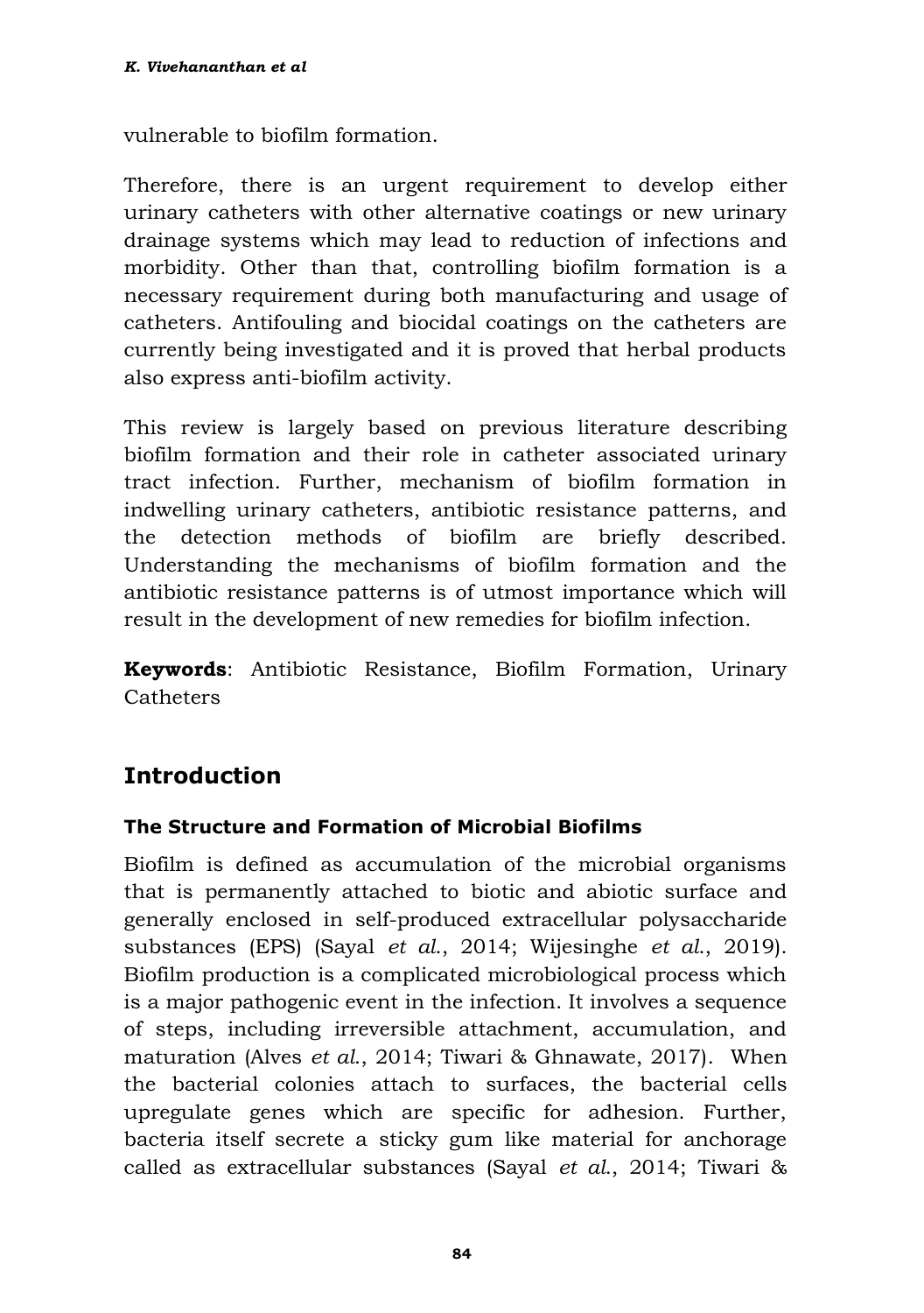Ghnawate, 2017; Wijesinghe *et al*., 2019). Also, the bacteria populate by multiplying rapidly and spreading along the surface within the EPS of the biofilm. Some of the bacteria detach from the surface and again become into planktonic form and then attach to a new colonised surface (Tiwari & Ghnawate, 2017). This phenomenon helps the metastasis process of biofilm.

Initially the thickness of biofilm is approximately 200 µm and over time it reaches a thickness of ~500 µm (Singha *et al*., 2017). Types of EPS and the diversity of biofilm vary according to the bacterial species and strain (Osungunna & Onawunmi, 2018). Staphylococcal polysaccharide, *Pseudomonas aeruginosa* alginate, streptococcal and lactobacilli glucans and fructans are well known examples for biofilm-associated EPS. Biofilm is composed of small percentage of bacteria compare to EPS which occupies a large portion of biofilm (Tiwari & Ghnawate, 2017). EPS binds the bacteria together in a sticky web of twisted EPS fibers. The fibers interconnect the cells and anchor them to a surface, therefore EPS is considered as the backbone of biofilm (Murugan *et al*., 2016). The formation of EPS permits the emerging biofilm community to develop a three-dimensional structure (Murugan *et al*., 2016; Singha *et al*., 2017). EPS and the accompanying weblike structure are known as extra cellular matrix or biofilm matrix. Bacterial colonies are found within the biofilm matrix (Tiwari & Ghnawate, 2017). Physical and the physiological properties of biofilm are determined by the EPS and the bacterial cells respectively (Murugan *et al*., 2016).

Biofilms have water channels which transport the essential nutrients and oxygen to internal cells (Alves *et al*., 2014; Tiwari & Ghnawate, 2017), and remove the waste products and toxins from the cells. Extracellular matrix facilitates communications among the microbial cells via biochemical signals (Tiwari & Ghnawate, 2017), such as acyl-homoserine lactone and oligopeptides facilitates communication in gram negative bacteria and gram positive bacteria respectively in an event called as quorum sensing (Maharjan *et al*., 2018). Also, environmental factors have a major impact on formation of biofilm including EPS production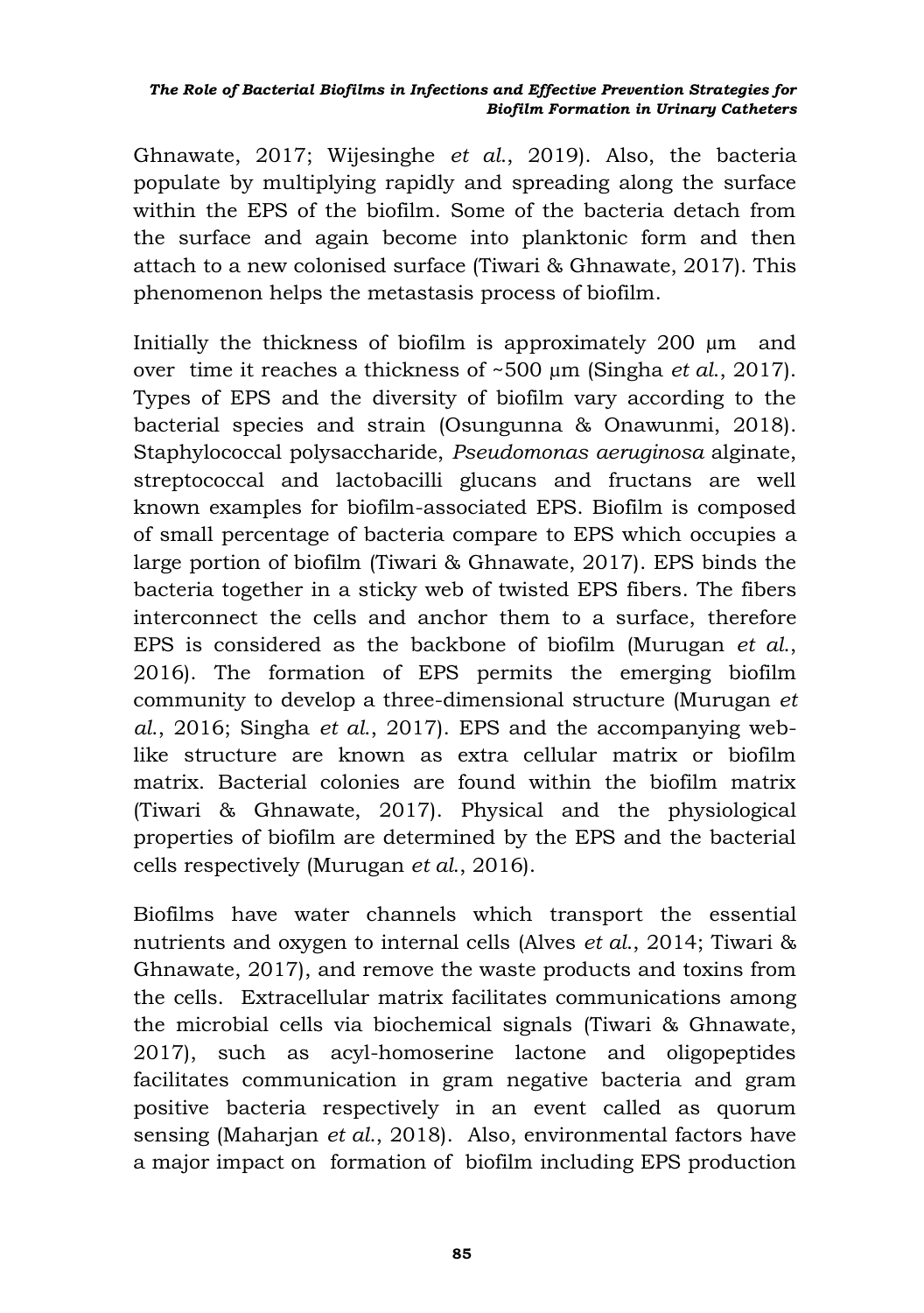(Murugan *et al*., 2016; Singha *et al*., 2017). The mechanisms of how environmental factors influence biofilm formation yet to be justified (Murugan *et al*., 2016).

#### **Pathogenesis and Antibiotic Resistance Mechanisms of Biofilms**

Biofilm develop on the surfaces of living tissues such as the urinary bladder and abiotic surfaces generally in indwelling devices (Bardoloi & Yogeesha Babu, 2017). Biofilms are considered as one of the serious medical threats to patient's health as the matrix prevent the pathogenic microorganism against the host defense mechanism ( Sayal *et al*., 2014 ; Maharjan *et al*., 2018) and its unique characteristics enable intrinsic resistance to antibacterial drugs. Biofilm associated bacteria acquire 100- to 1000-fold increase in antibiotic tolerance compared to planktonic bacteria (Murugan *et al*., 2016). Bacteria become more resistant after adhering to the surface and subsequently develop more resistance over the following days of biofilm production (Tiwari & Ghnawate, 2017).

Generally biofilm consists of multi drug-resistant bacterial species separated by interstitial fluid (Alves *et al*., 2014; Bardoloi & Yogeesha Babu, 2017). Biofilm also consists of gram positive bacteria such as *Staphylococcus aureus, Staphylococcus epidermidis, Enterococcus faecalis* and Gram negative bacteria such as *Escherichia coli, Klebsiella pneumoniae, Proteus mirabilis*  and *Pseudomonas aeruginosa* ( Patel *et al*., 2016 ; Bardoloi & Yogeesha Babu, 2017).

Biofilm bacteria exhibit different antibiotic resistant strategies than the normal pathogenic bacteria, and the resistance techniques depend on the slow penetration of the antibiotics, different rates of bacterial growth and metabolism as well as horizontal transmission of drug-resistant gene between the closely attached cells (Alves *et al*., 2014; Tiwari & Ghnawate, 2017 ; Maharjan *et al*., 2018). Also, biofilm bacteria have the ability to form unique subpopulation like spore formation. The subpopulations have different phenotypes and persist in a dormant state which are highly resistance to antibiotics and cause recurrent infections (Murugan *et al*., 2016; Singha *et al*.,

**86**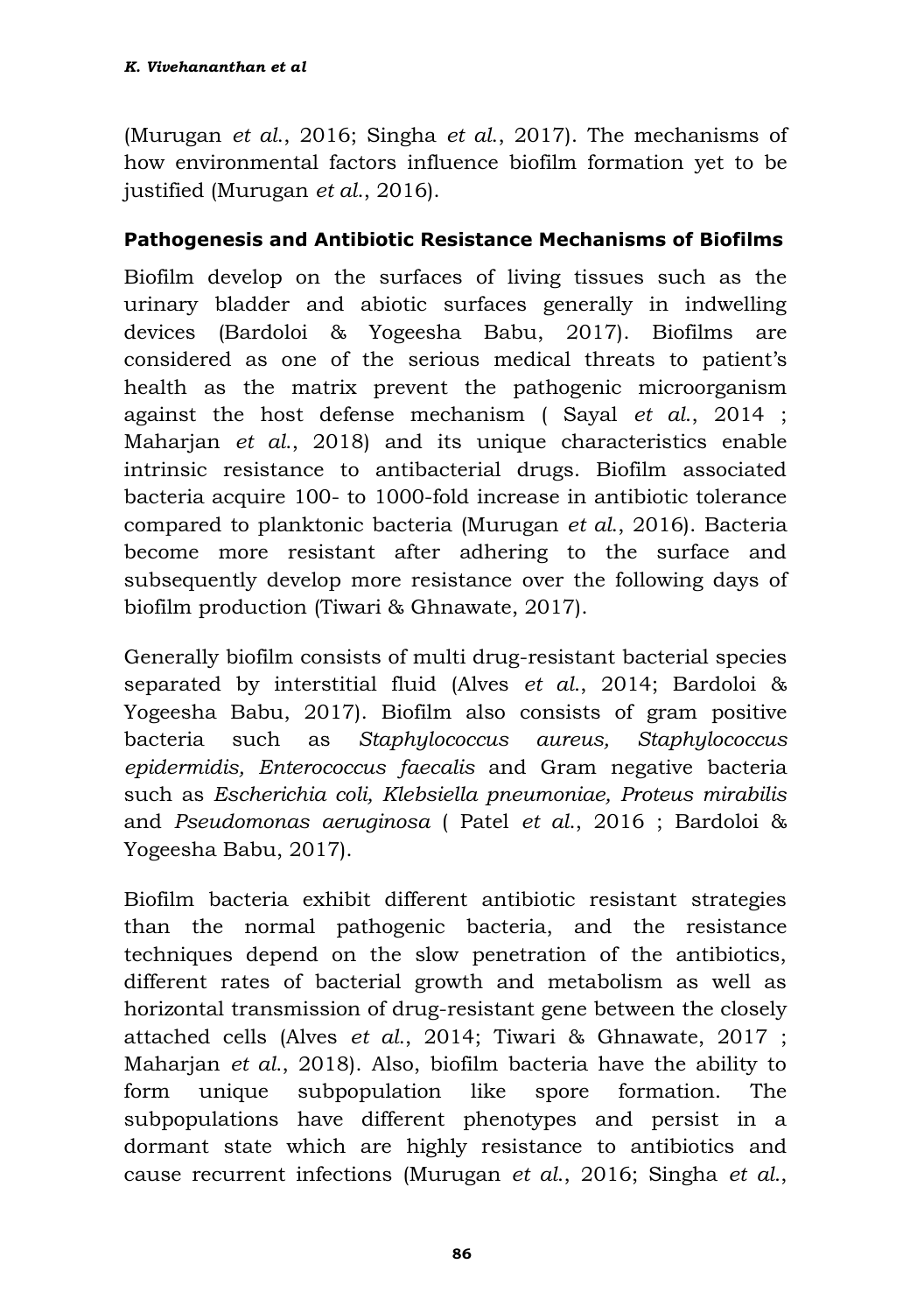2017). In addition to that, the biofilm matrix consists of concentrated extracellular enzymes including formaldehyde dehydrogenase, formaldehyde lyase and β-lactamases. The enzymes are capable of inactivating the hydrophilic positively charged antibacterial substances (Murugan *et al*., 2016).

A knowledge of biofilm formation and antibiotic resistance profile of bacterial species are critical to find new techniques for therapeutic use. Since the biofilm bacteria is highly resistance to antibiotic, there are considerable drawbacks in the treatments of patients with this type of infection (Osungunna & Onawunmi, 2018; Sayal *et al*., 2014). Especially, antibiotic resistivity against commonly used antibiotics for the urinary tract infection has been increasing worldwide. It was found that the resistance pattern may vary with the bacterial stain (Murugan *et al*., 2011). According to the reports from different countries, drugs Colistin, Ofloxacin, Fosfomycin, Vancomycin, Meropenem, Imipenem, Piperacillin and Tazobactum remain as the antibiotic of choice in the treatment of biofilm infections (Dumaru *et al*., 2019; Maharjan *et al*., 2018; Osungunna & Onawunmi, 2018; Sabir *et al*., 2017). On account of antibiotic resistance pattern, the highest resistance was observed with Ampicillin and Ceftazidime, followed by Amoxicillin Clavulanate and Tetracycline (Maharjan *et al*., 2018; Sabir *et al*., 2017).

#### **Biofilm in Indwelling Urinary Catheters**

Indwelling medical devices support to increase therapeutic results of patients, particularly those requiring life supporting devices and protect their lives, however these devices are more prone to get colonization of biofilm bacteria ( Dror *et al*., 2009 ; Alves *et al*., 2014 ; Bardoloi & Yogeesha Babu, 2017). About 30% of biofilm producing bacteria have been identified from indwelling medical equipment including endotracheal tubes, central venous catheters and urinary catheters. Among the medical devices, indwelling urinary catheters are known to be the major common site of biofilm producing bacteria ( Patel *et al*., 2016 ; Bardoloi & Yogeesha Babu, 2017). The bacteria can originate in the inner or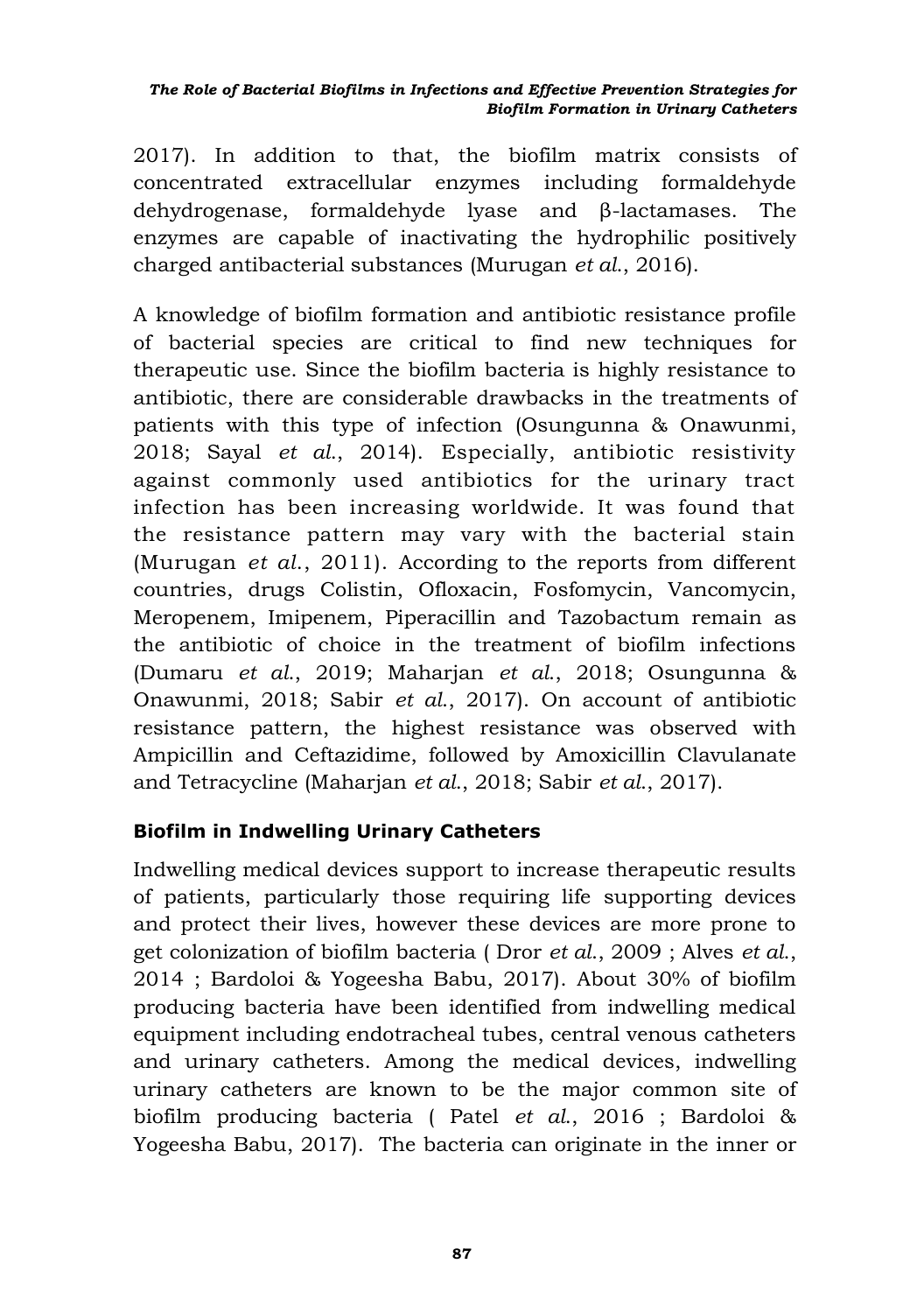outer part of the device (Sayal *et al*., 2014). The time needed for the biofilm to be produced on the device is based on the bacterial group and the type of device material. But a day is enough to produce a thick biofilm on the complete surface of a polymeric device (Alves *et al*., 2014; Maharjan *et al*., 2018).

Urinary tract infections play a major part in hospitalized infections and nearly 97 % of the cases were related to urinary catheters. About 60 % of infections developed due to the presence of biofilm (Alves *et al*., 2014). Generally during initial admissions at hospitals, around 12 to 16% of adult inpatients have an indwelling urinary catheter (Maharjan *et al*., 2018). Almost 50 % of catheterized patients acquire infections within a period of less than one week. Patients catheterized for nearly 4 weeks have a 100 % possibility of getting infections (Alves *et al*., 2014). A study carried out in India indicates that *E.coli* (29.74%) was the most commonly isolated followed by *K. pneumoniae* (21.84%), *P. mirabilis* (15.42%) from the urine samples of patients with indwelling urinary catheters (Sayal *et al*., 2014).

If the urinary catheter is inserted in the same area for a longer period, it increases the likelihood of these microorganisms producing biofilms and results in chronic and recurrent urinary tract infections (Sayal *et al*., 2014). If the infection is not treated, it may consequently lead to bacteraemia, bacterial vaginosis, chronic renal infection, acute pyelonephritis, bladder cancer and in certain cases death (Alves *et al*., 2014).

## **Crystalline Biofilm Formation in Urinary Catheters**

Bacteria use the catheter as a pathway to enter into the bladder (Tiwari & Ghnawate, 2017). Urease is an enzyme produced by bacteria which are colonized in the urine of catheterized patients (Stickler, 2014). *Pseudomonas aeruginosa*, *Klebsiella pneumoniae*, *Morganella morganii*, *Proteus* species, some *Providencia* species, *Staphylococcus aureus* and coagulase‐negative *Staphylococci* produce urease in urine and form a unique type of crystalline bio film on catheters (Stickler, 2014; Tiwari & Ghnawate, 2017). Especially, *Proteus mirabilis* is the most common bacteria which forms crystalline biofilms in the urinary catheters (Stickler, 2014).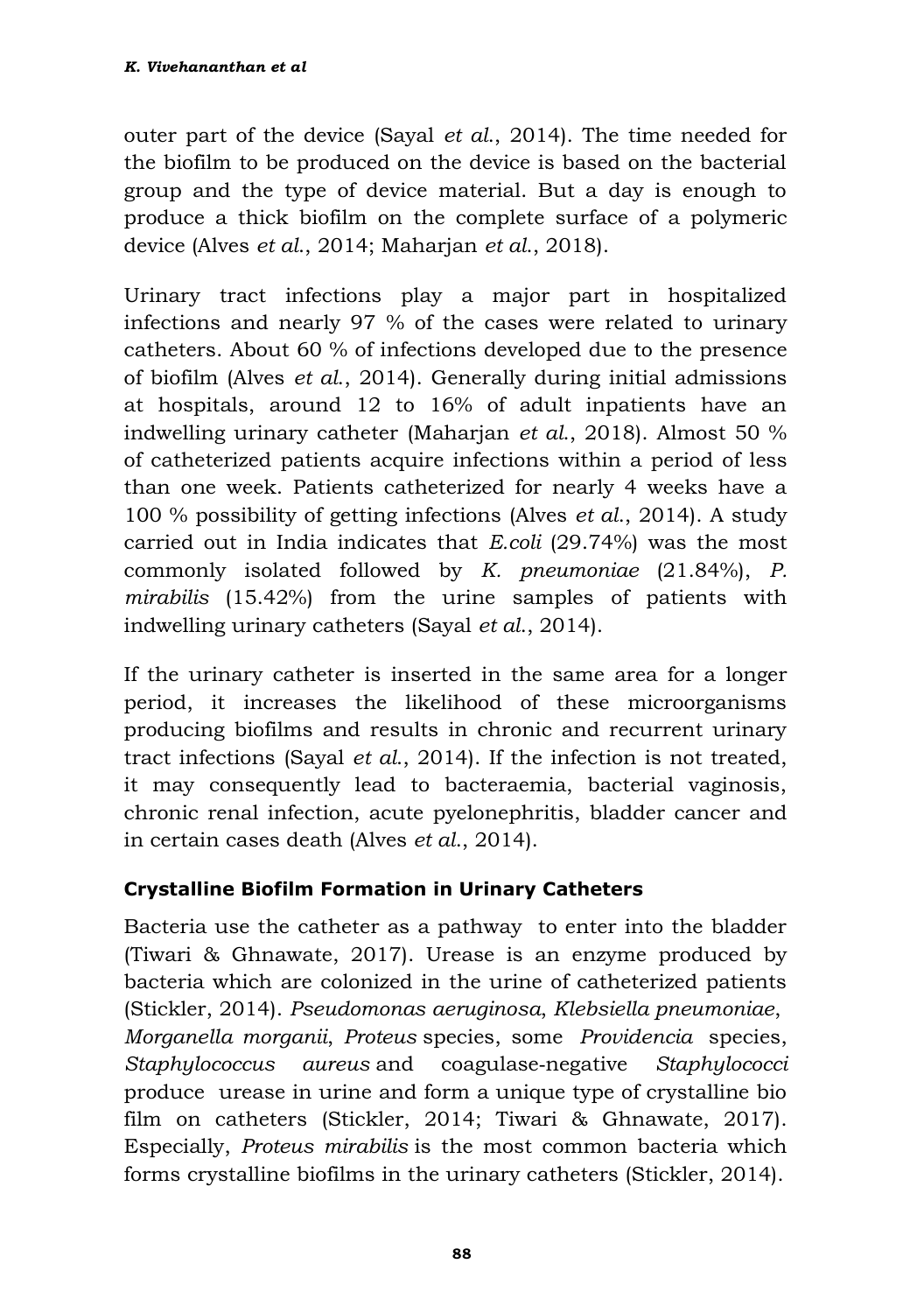Formation of Crystalline biofilms involves in sequences of steps. Initially urease enzyme produced by bacterial species break down the urea in urine and release ammonia. Ammonia increases the pH level of urine and subsequently results in the formation of calcium and magnesium phosphate crystalline. Accumulation of the crystalline materials occurs in the urine that remains inside the catheter lumen and develop rapidly within the biofilm matrix (Broomfield *et al*., 2009; Stickler, 2014; Tiwari & Ghnawate, 2017). Also the crystalline materials harden and obstruct the lumen of catheter and finally block the urine flow. Blockage of urine flow results in painful bladder distension and if the urine from the distended bladder refluxes into the kidney, it causes pyelonephritis (Stickler, 2014; Tiwari & Ghnawate, 2017). However, if the particular causative agent is not identified it can make the disease more severe and in some cases, it can be fatal (Alves *et al*., 2014). All available catheter types are vulnerable to encrustation and blockage including silver or nitrofurazonecoated ones (Stickler, 2014). High morbidity and the mortality rates of catheter associated urinary tract infection increase the hospital stay and cost of the treatment (Maharjan *et al*., 2018).

### **Detection Methods of Biofilm**

Conventional methods are economical and reliable for the routine screening and diagnosis (Dumaru *et al*., 2019). Biofilm can be easily demonstrated by phenotypic methods such as tube method, Congo Red Agar (CRA) method and tissue culture plate method. Besides that genotypic methods have also been carried out to screen biofilm production as indirect proof of the presence of biofilms (Bardoloi & Yogeesha Babu, 2017). Molecular methods considerably widened a spectrum of microbes detected in biofilms. The Modern Next-Generation Sequencing (NGS) techniques is beneficial in studying highly diverse bacterial communities (Kotaskova *et al*., 2019). NGS targeting 16S rDNA is able to analyse the bacterial composition in catheter related infection and therefore it is suggested as a promising diagnostic tool for catheter related infections (Okuda *et al*., 2018).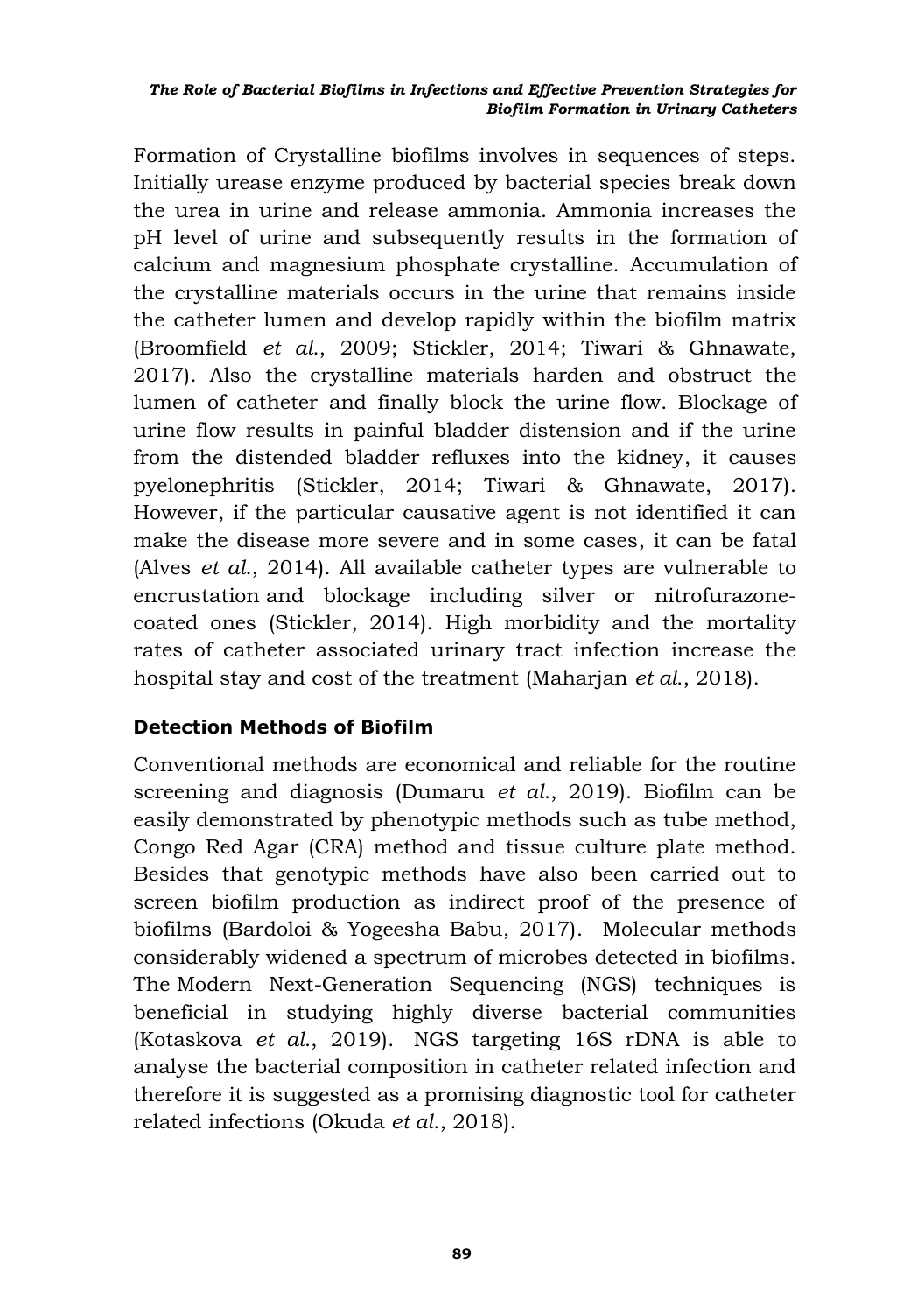The new test methods are currently used for biofilm detection such as DNA based methods including quantitative real time PCR, multiplex PCR, Sanger sequencing, next generation sequencing and micro array analysis. Further, confocal scanning, laser microscopy with molecular probes, Fluorescence In Situ Hybridization (FISH) or labelled antibodies-electron microscopy are used to detect biofilms (Magana *et al*., 2018; Petrachi *et al*., 2017). Virulence genes responsible for biofilm formation can be amplified with the usage of gene specific primers, even in the uncultured pathogen present in the sample (Kırmusaoğlu, 2019). Researches who worked with biofilm structures have identified virulence genes responsible for biofilm formation such as *cup* A gene in *P. aeruginosa*, ica gene in *S. aureus* and *esp* gene in *E. faecalis* (Falaki & Mahdavi, 2017; Murugan *et al*., 2016; Pérez-Osorio *et al*., 2010). 16S rDNA sequencing is the most common housekeeping genetic marker to identify bacterial species. 16S rDNA molecule among various bacteria have highly conserved nucleotide sequence interspersed with regions of more variables that are specific to genes or species (Jenkins *et al*., 2012; Kai *et al*., 2018; Kotaskova *et al*., 2019; Maciel *et al*., 2009). Each bacterial species has its unique 16S rDNA sequences with differences (<0.5%) (Janda & Abbott, 2007). Phylogenetic analysis using 16S rDNA sequences is considered to be a highly reliable and important bioinformatics tool (Roy *et al*., 2014; Yang *et al*., 2016).

Phylogenetic is the study of the evolutionary relatedness among groups of organisms. Molecular phylogenetic uses sequence data to infer these relationships for both organisms and the genes they maintain (Ziemert & Jensen, 2012). Evolutionary relationship among the biofilm bacterial species are determined by phylogenetic analysis (Murugan *et al*., 2016). Phylogenetic tree is a branching diagram where the simple tree representation of the evolution makes the phylogenetic analysis easier to comprehend and represent as well (Roy *et al*., 2014).

### **Effective Strategies and Novel Approaches to Prevent Biofilm Formation**

Nowadays mortality rates increase and there is an urgent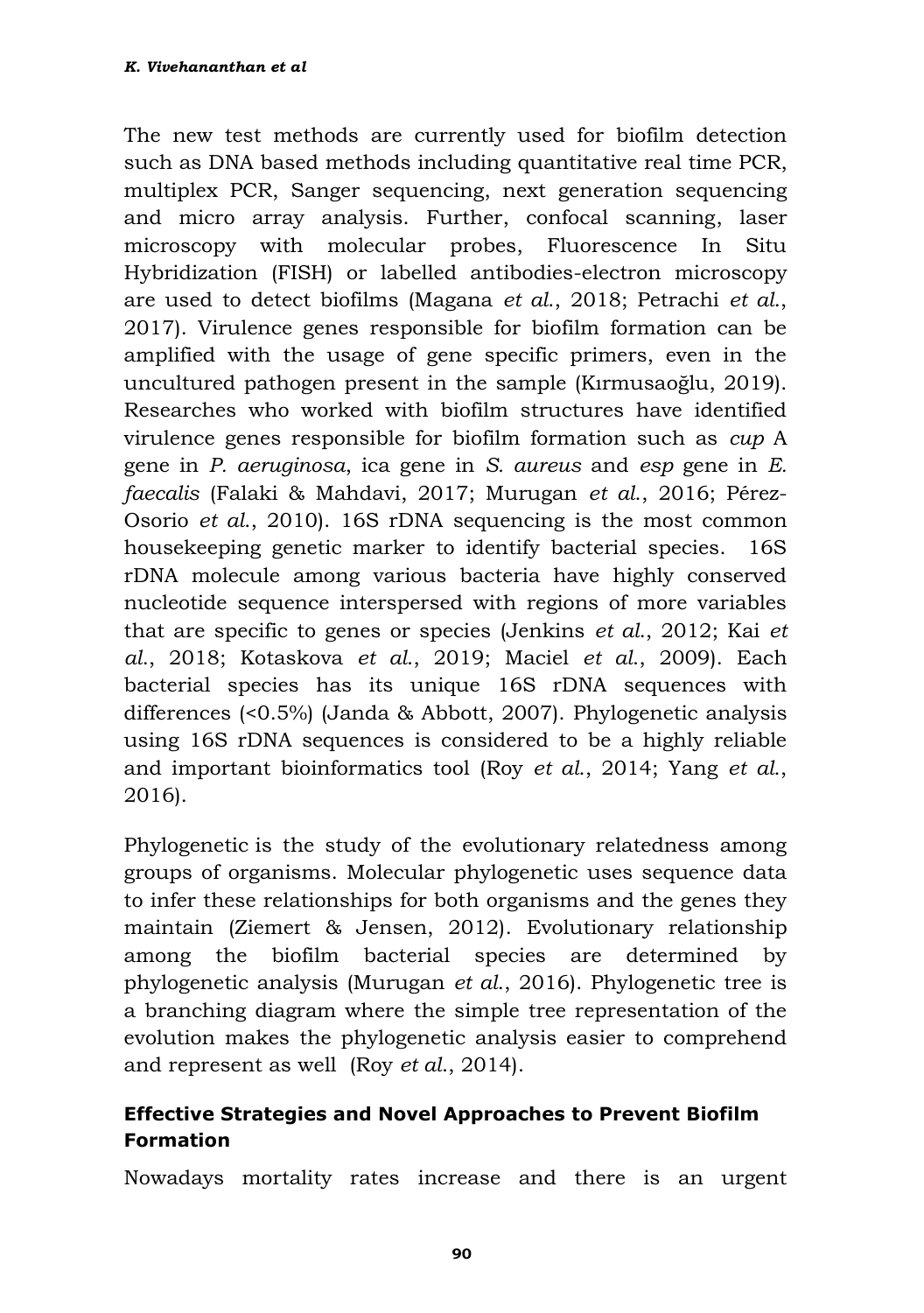requirement to develop strategies to prevent and eradicate biofilm production on urinary catheters (Alves *et al*., 2014). In this standpoint, early detection of biofilm producers is crucial (Maharjan *et al*., 2018). Also analysing the biofilm development with regard to age, gender, hospital unit, bacterial species (Alves *et al*., 2014) and their antibiotic susceptibility may provide a wide knowledge regarding treatment and prevention of such infections (Sayal *et al*., 2014). Several studies indicate that microbial studies alone will not eradicate CAUTIs (Singha *et al*., 2017). In order to meet all the challenges of catheter associated infection, development of an alternative indwelling catheter system is an important requirement which should have the same mechanism as natural physiology of urine elimination and emptying urine completely without damaging the bladder and appropriate for all users (Feneley *et al*., 2015). Researchers need to understand the interaction between the pathogens and materials with regard to development of infection. The necessity for better catheter materials has significantly increased (Singha *et al*., 2017).

A research study reports that Azithromycin-Ciprofloxacinimpregnated urinary catheters inhibit bacterial colonization, biofilm formation, and inflammation in a murine model of foreign-bodyassociated urinary tract infections caused by *Pseudomonas aeruginosa* (Saini *et al*., 2017). Another research study indicates that silverpolytetrafluoroethylene (Ag-PTFE) coated catheters substantially inhibit encrustation compare to uncoated ones. Currently coated catheters which are effective for long term catheterization are commercially not available. Silver has antibacterial properties (Singha *et al*., 2017). Silver coated catheters are available in the market, but antibacterial properties of them are inactivated due to the sticky biofilm formation on the extra luminal part of the catheters. PTFE has an excellent non-stick properties and hence it is suggested that the Ag-PTFE would be a promising antibacterial coating for urinary catheters (Wang *et al*., 2019). Research on Antifouling and biocidal materials would be most useful in designing competent and simple catheters. Antifouling coatings have the ability to prevent bacterial attachment to the surfaces,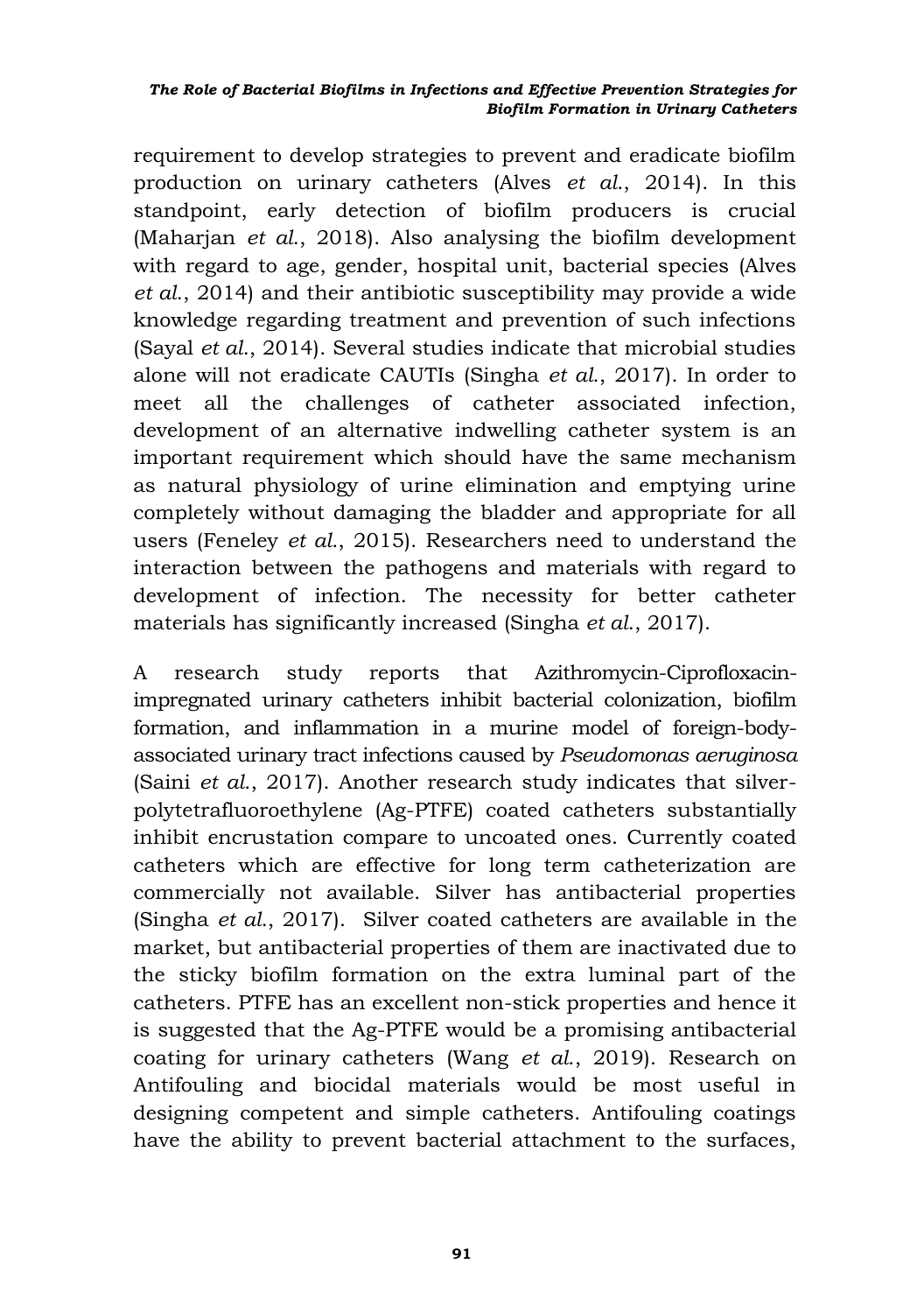whereas biocidal materials kill the pathogens. Silver ions, Triclosan, Chlorhexidine, Chlorine, Tributyltin and Nitric oxide are the chemicals which show biocide activity (Singha *et al*., 2017). It has been proven in a research study that Chlorhexidine sustained-release varnish-coated urinary catheters efficaciously reduce urinary catheter-associated biofilm formation (Segev *et al*., 2013).

Besides that, discovering natural agents could provide novel strategies for catheter associated biofilm infections. Research reports from various countries indicate that significant amount of plant species have anti-bacterial and anti-biofilm activity. Garlic shows inhibitory effect in quorum sensing mechanism which plays a vital role in biofilm formation in bacteria. Moreover, plant *Cocculas trilobus* has the ability of blocking the adherence of bacteria onto surfaces. As well as Cranberry Polyphenols, *Herba parriniae* extract, and *Ginkgo biloba* extract have strong inhibitory effects on biofilm formation (Lu *et al*., 2019). Furthermore it is proved that catheters impregnated with herbal plant powders including *Andrographis paniculata*, *Euphorbia hirta* and *Terminalia chebula* have antibiofilm activity. Seeking novel antimicrobials from ethnomedicinal plant may provide a new pathway for preventing biofilm infections (AnilKumar, 2015).

# **Conclusions**

Almost all cases of CAUTI are biofilm-related infections (Bardoloi & Yogeesha Babu, 2017). Biofilms and their control procedures have been mentioned in several aforementioned studies and complications of biofilm are thought provoking and which raises serious concerns (Maharjan *et al*., 2018). Understanding the nature of biofilm and their connection with the environmental factors may help to discover treatment and management methods for CAUTI (Murugan *et al*., 2016)*.* In Sri Lanka, even though few works have been reported on utilizing the beneficial effect of biofilm bacteria (eg: biofilm biofertilizers) in the field of agriculture (Herath *et al*, 2013), there are lack of research done on biofilm infection in health-related field.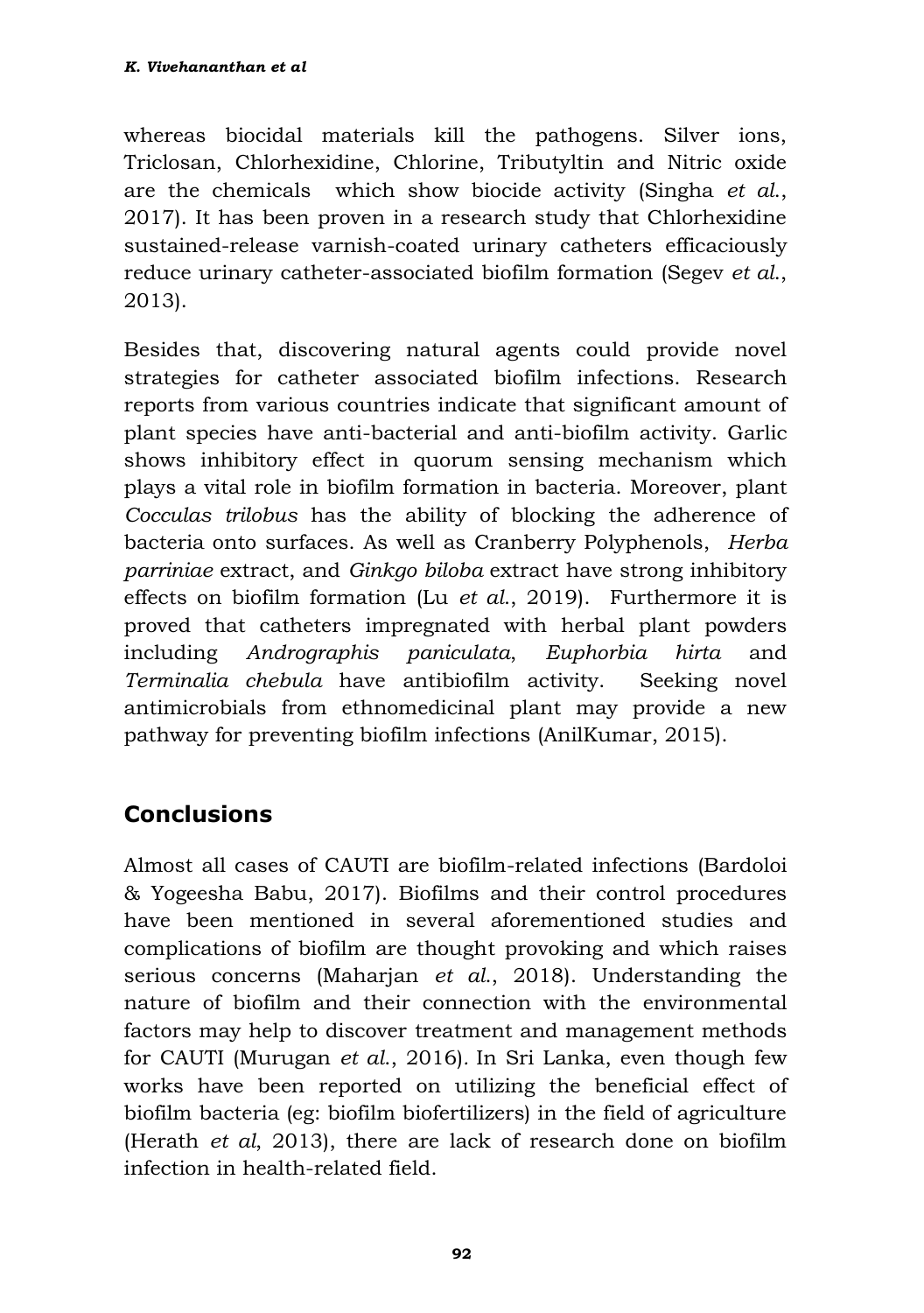Diagnosis and the prevention methods of catheter associated urinary tract infection require expertise, facilities and surveillance activities. Due to inadequate surveillance and reporting system, magnitude of catheter associated UTI has been underestimated and developed into a common problem in the developing countries. Lack of knowledge with regard to development of microorganisms in biofilms lead to slow progression of detecting biofilms in medical devices (Awoke *et al*., 2019). Therefore, research related to catheter associated biofilm is most important and it will raise the awareness of this condition to the general public of Sri Lanka.

## **References**

- Alves, M. J., Barreira, J. C. M., Carvalho, I., Trinta, L., Perreira, L., Ferreira, I. C. F. R. & Pintado, M. (2014). Propensity for biofilm formation by clinical isolates from urinary tract infections: Developing a multifactorial predictive model to improve antibiotherapy. *Journal of Medical Microbiology*, *63*  (3), 471– 477. https://doi.org/10.1099/jmm.0.0 71746-0
- AnilKumar, S., Getharamani, & Elayarajah, B. (2015). Fabrication of Antibacterial Coatings: Prevention of Implant Associated Infections in Patients Indwelling Urinary Catheters. *IOSR Journal of Pharmacy and Biological Sciences (IOSR-JPBS)*,*10*  (6), 82–89. https://doi.org/10.9790/30 08-10638289
- Awoke, N., Kassa, T. & Teshager, L. (2019). Magnitude of Biofilm Formation and Antimicrobial Resistance Pattern of Bacteria Isolated from Urinary Catheterized Inpatients of Jimma University Medical Center, Southwest Ethiopia. *International Journal of Microbiology*, *2019*. https:// doi.org/10.1155/2019/5729568
- Bardoloi, V. & Yogeesha Babu, K. V. (2017). Comparative study of isolates from community-acquired and catheter-associated urinary tract infections with reference to biofilm-producing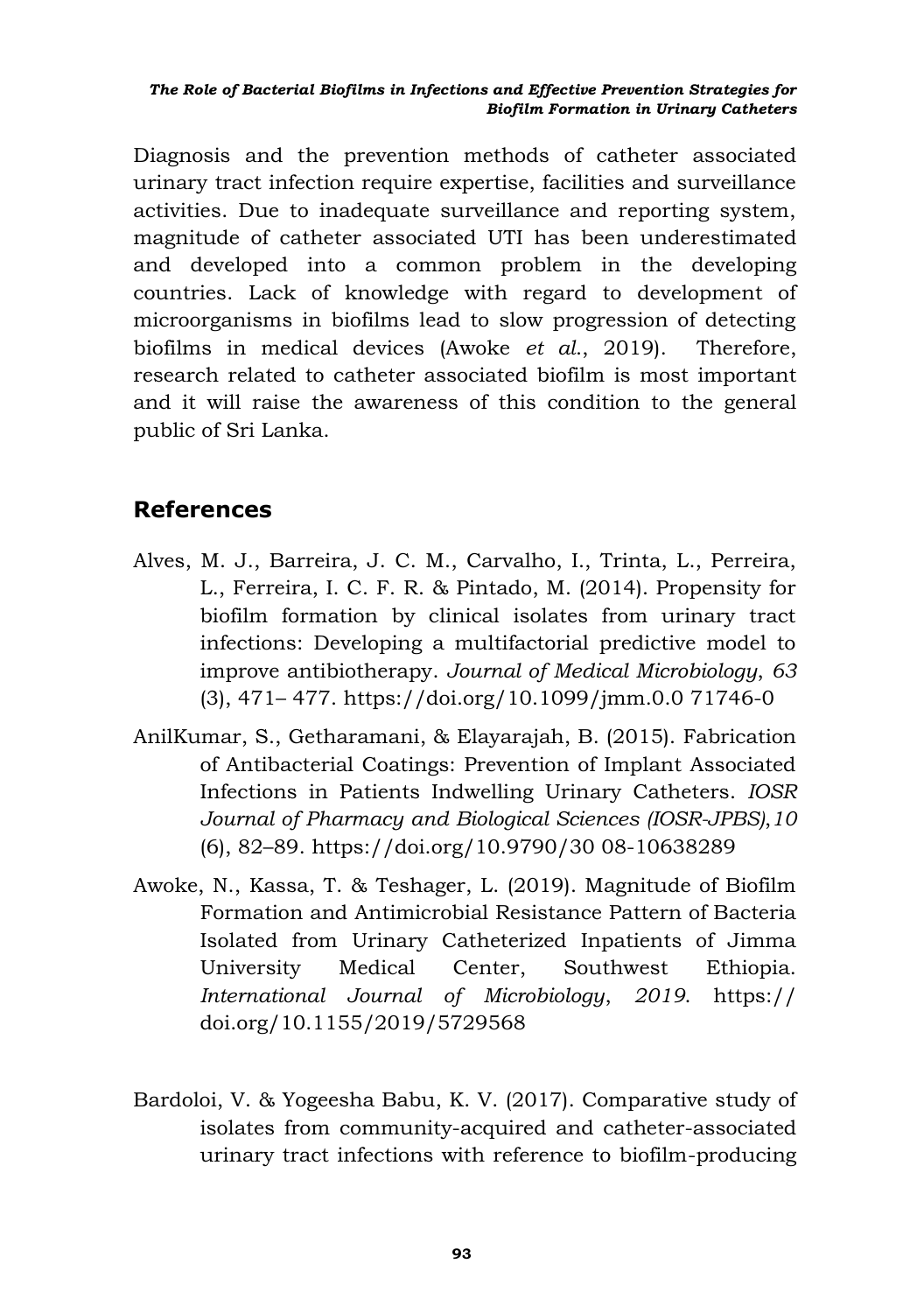property, antibiotic sensitivity and multi-drug resistance. *Journal of Medical Microbiology*, *66* (7), 927–936. https:// doi.org/10.1099/jmm.0.000525

- Broomfield, R. J., Morgan, S. D., Khan, A. & Stickler, D. J. (2009). Crystalline bacterial biofilm formation on urinary catheters by urease-producing urinary tract pathogens: A simple method of control. *Journal of Medical Microbiology*, 58, 1367–1375. https://doi.org/10.1099/jmm.0.0 12419-0
- Dror, N., Mandel, M., Hazan, Z. & Lavie, G. (2009). Advances in Microbial Biofilm Prevention on Indwelling Medical Devices with Emphasis on Usage of Acoustic Energy. *Sensors*, 9, 2538–2554. https://doi.org/10.3390/s 90402538
- Dumaru, R., Baral, R. & Shrestha, L. B. (2019). Study of biofilm formation and antibiotic resistance pattern of gramnegative *Bacilli* among the clinical isolates at BPKIHS, Dharan. *BMC Research Notes*, *12* (1), 1–6. htt ps:// doi. org/10.1186/s13104-019-4084-8
- Falaki, B. & Mahdavi, S. (2017). Study of Distribution of Biofilm Producing Genes in *Staphylococcus aureus* Isolated from Local Cheese Samples in Maragheh City. Gene Cell Tissue, 4 (4) https://doi.org/10. 58 12/gct.66970
- Feneley, R. C. L., Hopley, I. B. & Wells, P. N. T. (2015). Urinary catheters: History, current status, adverse events and research agenda. *Journal of Medical Engineering and Technology*, 39, 459–470. https://doi.org/10. 31 09/ 0309 1902.2015.1085600
- Herath, H. M. L. I., Senanayeke, D. M. N., Seneviratne, G. & Bandara, D. C. (2013). Variation of Biochemical Expressions of Developed Fungal-Bacterial Biofilms over their Monocultures and its Effect on Plant Growth. *Journal of tropical agricultural research, 24* (2), 186–192. http://19 2.248.4 3.136/handle/1/2279
- Janda, J. M. & Abbott, S. L. (2007). 16S rRNA gene sequencing for bacterial identification in the diagnostic laboratory: Pluses, perils, and pitfalls. *Journal of Clinical Microbiology*, *45* (9),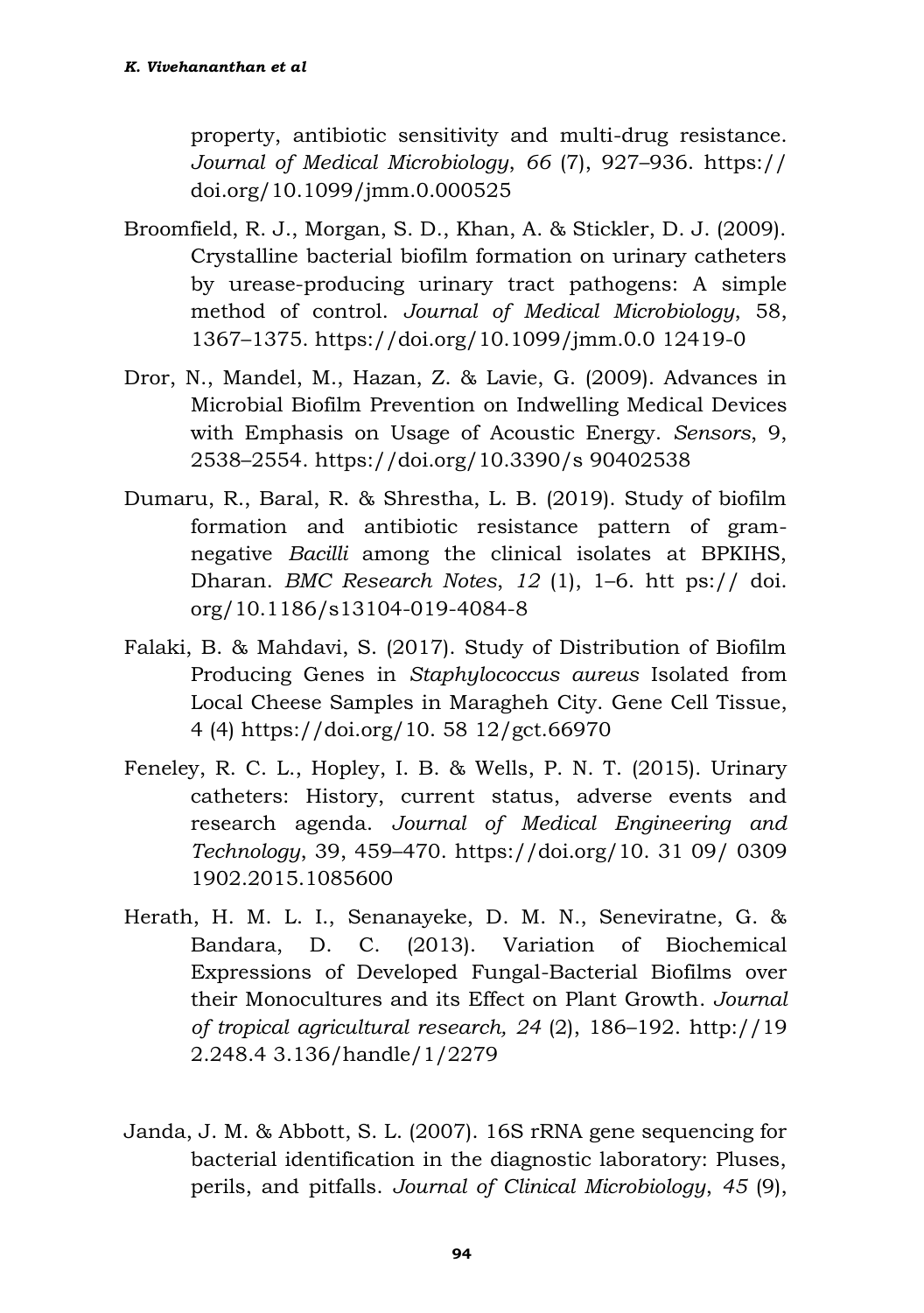2761–2764. https://doi.or g/10.1128/JCM.01228-07

- Jenkins, C., Ling, C. L., Ciesielczuk, H. L., Lockwood, J., Hopkins, S., McHugh, T. D. & Kibbler, C. C. (2012). Detection and identification of bacteria in clinical samples by 16S rRNA gene sequencing: Comparison of two different approaches in clinical practice. *Journal of Medical Microbiology*, *61* (4), 483–488. https://doi.org/10.1099/j mm.0.030387-0
- Kai, S., Matsuo, Y., Nakagawa, S., Kryukov, K., Matsukawa, S., Tanaka, H. & Hirota, K. (2018). Direct PCR amplification of 16S rRNA genes offers accelerated bacterial identification using the MinIONTM nanopore sequencer. *Biorxiv.Org*. https://doi.org/10.1101/435859
- Kırmusaoğlu, S. (2019). The Methods for Detection of Biofilm and Screening Antibiofilm Activity of Agents. Antimicrobials, Antibiotic Resistance, Antibiofilm Strategies and Activity Methods. https://doi.org/1 0.5772/intechopen.84411
- Kotaskova, I., Obrucova, H., Malisova, B., Videnska, P., Zwinsova, B., Peroutkova, T. & Freiberger, T. (2019). Molecular techniques complement culture-based assessment of bacteria composition in mixed biofilms of urinary tract catheter-related samples. *Frontiers in Microbiology*, *10*. https://doi.org/10.3389/fmicb.2019.00462
- Lu, L., Hu, W., Tian, Z., Yuan, D., Yi, G., Zhou, Y. & Li, M. (2019). Developing natural products as potential anti-biofilm agents. *Chinese Medicine (United Kingdom)*, *14* (1), 1–17. https://doi.org/10.1186/s13020-019-0232-2
- Maciel, B. M., Santos, A. C. F., Dias, J. C. T., Vidal, R. O., Dias, R. J. C., Gross, E. & Rezende, R. P. (2009). Simple DNA extraction protocol for a 16S rDNA study of bacterial diversity in tropical landfarm soil used for bioremediation of oil waste. *Genetics and Molecular Research*, *8* (1), 375– 388. https://doi.org/10.4238/vol8-1gmr559
- Magana, M., Sereti, C., Ioannidis, A., Mitchell, C. A., Ball, A. R., Magiorkinis, E. & Tegos, G. P. (2018). Options and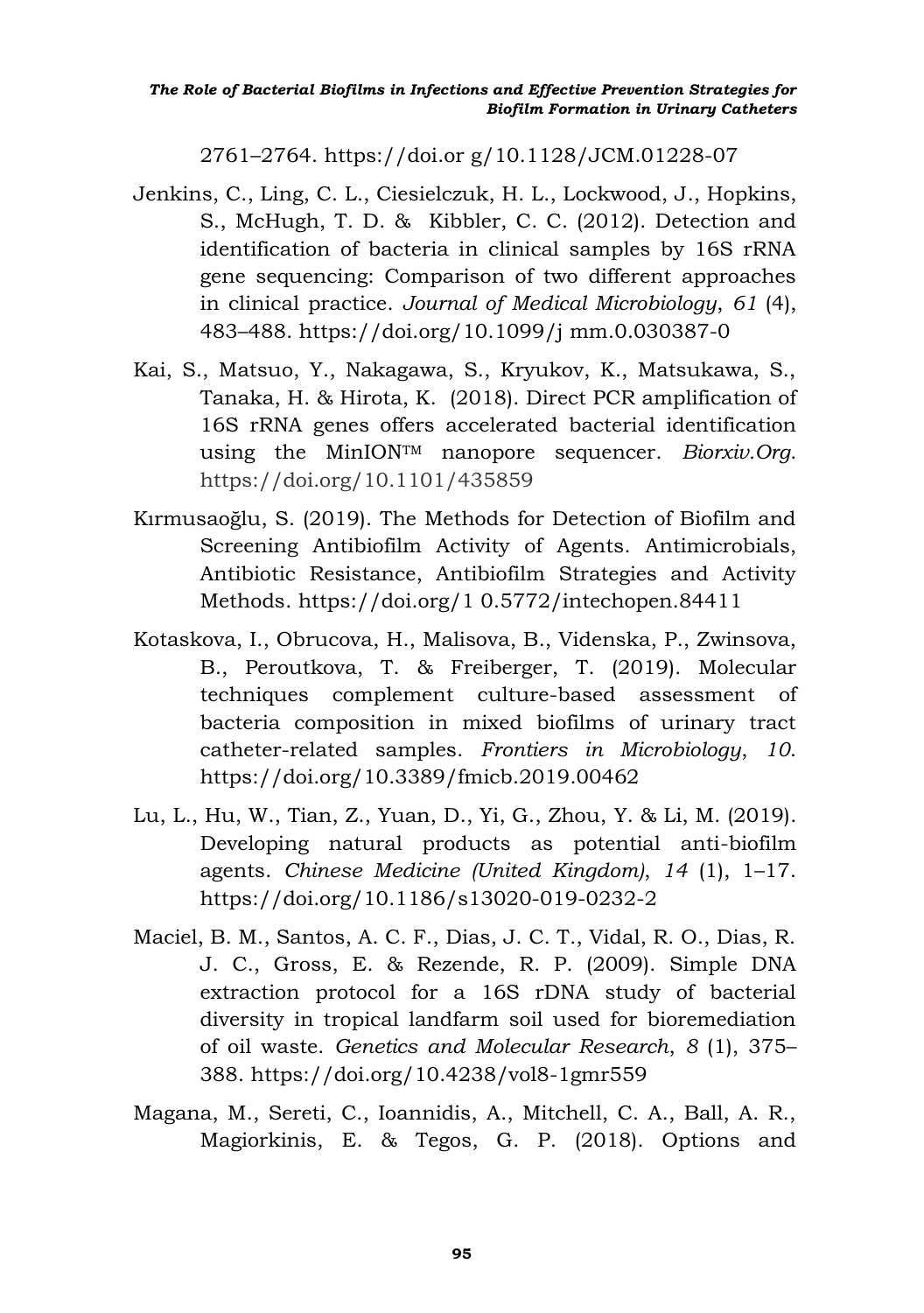limitations in clinical investigation of bacterial biofilms. *Clinical Microbiology Reviews*, *31* (3), 1–49. https://doi.org/10.1128/CMR.00084-16

- Maharjan, G., Khadka, P., Siddhi Shilpakar, G., Chapagain, G. & Dhungana, G. R. (2018). Catheter-Associated Urinary Tract Infection and Obstinate Biofilm Producers. *Canadian Journal of Infectious Diseases and Medical Microbiology*, 2018. https://doi.org/10.1155/2018/7624857
- Murugan, K., Selvanayaki, K. & Al-Sohaibani, S. (2016). Urinary catheter indwelling clinical pathogen biofilm formation, exopolysaccharide characterization and their growth influencing parameters. *Saudi Journal of Biological Sciences*, *23* (1), 150–159. https://doi.org/10.1016/j.sjbs. 2015 .04.016
- Murugan, S., Devi, P. U. & John, P. N. (2011). Antimicrobial Susceptibility Pattern of Biofilm Producing Escherichia coli of Urinary Tract Infections. *Current Research in Bacteriology*, 4, 73–80. https://doi.org/10.3923/crb. 2011. 73.80
- Okuda, K. I., Yoshii, Y., Yamada, S., Chiba, A., Hironaka, I., Hori, S. & Mizunoe, Y. (2018). Detection of bacterial DNA from central venous catheter removed from patients by next generation sequencing: A preli minary clinical study. *Annals of Clinical Microbiology and Antimicrobials*, 17. https://doi.org/10.1186/s12941-018-0297-2
- Osungunna, M. O. & Onawunmi, G. O. (2018a). Antibiotic resistance profiles of biofilm-forming bacteria associated with urine and urinary catheters in a tertiary hospital in Ile-Ife, Nigeria. *Southern African Journal of Infectious Diseases*, *33* (3), 80–85. https://doi.org/10.1080/23120 053.2018.1442192
- Patel, F., Goswami, P. & Khara, R. (2016). Detection of Biofilm formation in device associated clinical bacterial isolates in cancer patients. *Sri Lankan Journal of Infectious Diseases*, *6* (1), 43. https://doi.org/10.4038/ sljid.v6i1.8086

Pérez-Osorio, A. C., Williamson, K. S. & Franklin, M. J. (2010).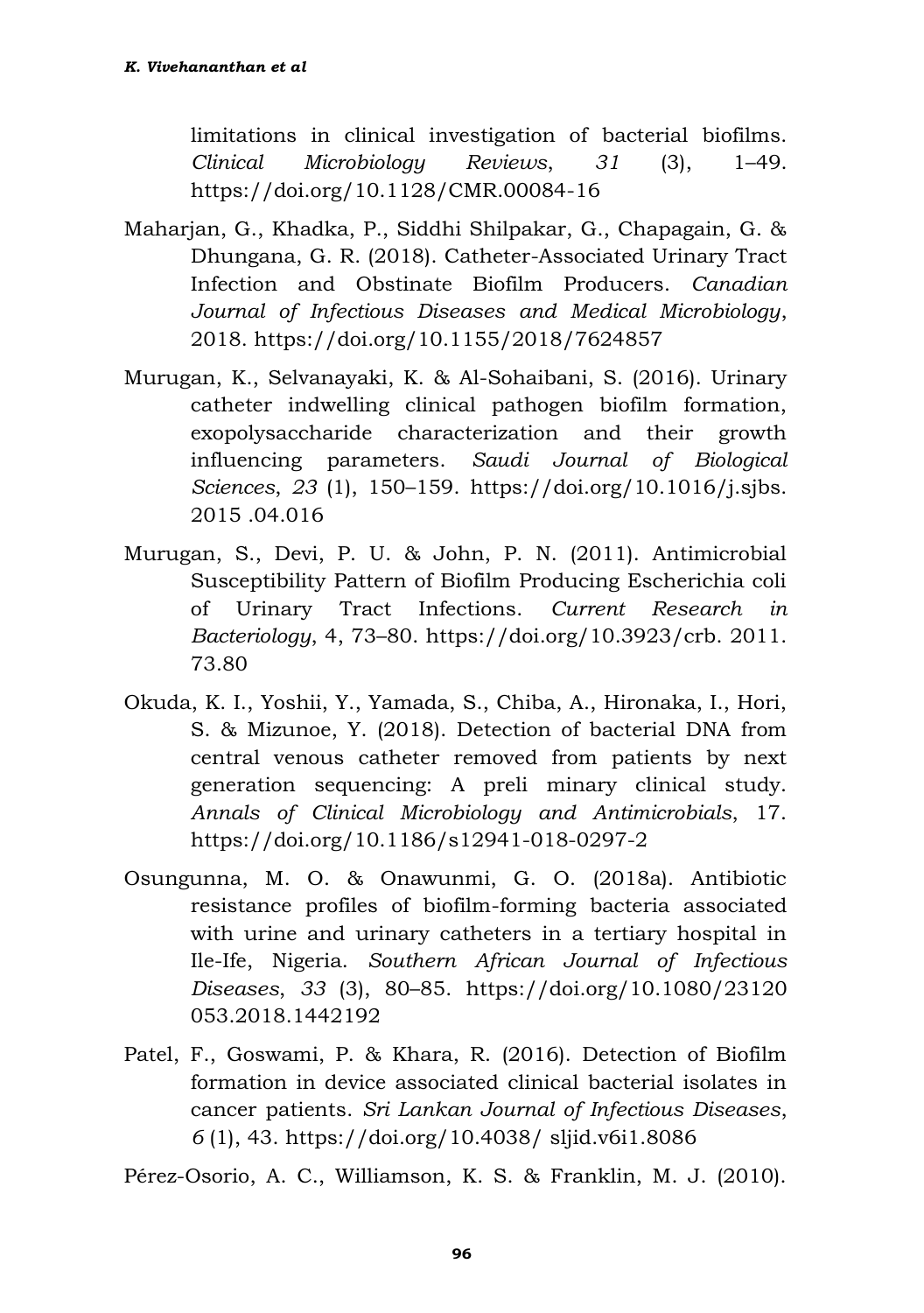Heterogeneous rpoS and rhlR mRNA levels and 16S rRNA/rDNA (rRNA Gene) ratios within *Pseudomonas aeruginosa* biofilms, sampled by laser capture microdissection. *Journal of Bacteriology*, *192* (12), 2991– 3000. https://doi.org/10.1128/JB.01598-09

- Petrachi, T., Resca, E., Piccinno, M. S., Biagi, F., Strusi, V., Dominici, M. & Veronesi, E. (2017). An alternative approach to investigate biofilm in medical devices: A feasibility study. *International Journal of Environmental Research and Public Health*, 14. https://doi.org /10.3390/ ijerph14121587
- Roy, S. S., Dasgupta, R. & Bagchi, A. (2014). A Review on Phylogenetic Analysis: A Journey through Modern Era. *Computational Molecular Bioscience*, 04 (03), 39–45. https: //doi.org/10.4236/cmb.2014.43005
- Sabir, N., Ikram, A., Zaman, G., Satti, L., Gardezi, A., Ahmed, A. & Ahmed, P. (2017). Bacterial biofilm-based catheterassociated urinary tract infections: Causative pathogens and antibiotic resistance. *American Journal of Infection Control*, 45, 1101–1105. http//doi.org/10.1016/j.ajic .2017.05.009
- Saini, H., Vadekeetil, A., Chhibber, S. & Harjai, K. (2017). Azithromycin-Ciprofloxacin-Impregnated Urinary Catheters Avert Bacterial Colonization, Biofilm Formation, and Inflammation in a Murine Model of Foreign-Body-Associated Urinary Tract Infections Caused by *Pseudomonas aeruginosa*. *Journal of American Society for Microbiology*, 61 (3), 1-13. https://doi.org/ 10.1128 / AAC. 01906-16
- Sayal, P., Singh, K. & Devi, P. (2014). Detection of bacterial biofilms in patients with indwelling urinary catheter. *CIBTech Journal of Microbiology*, 3 (3), 9–16. http://www. cibtech.org/cjm.htm
- Segev, G., Bankirer, T., Steinberg, D., Duvdevani, M., Shapur, N. K., Friedman, M. & Lavy, E. (2013). Evaluation of Urinary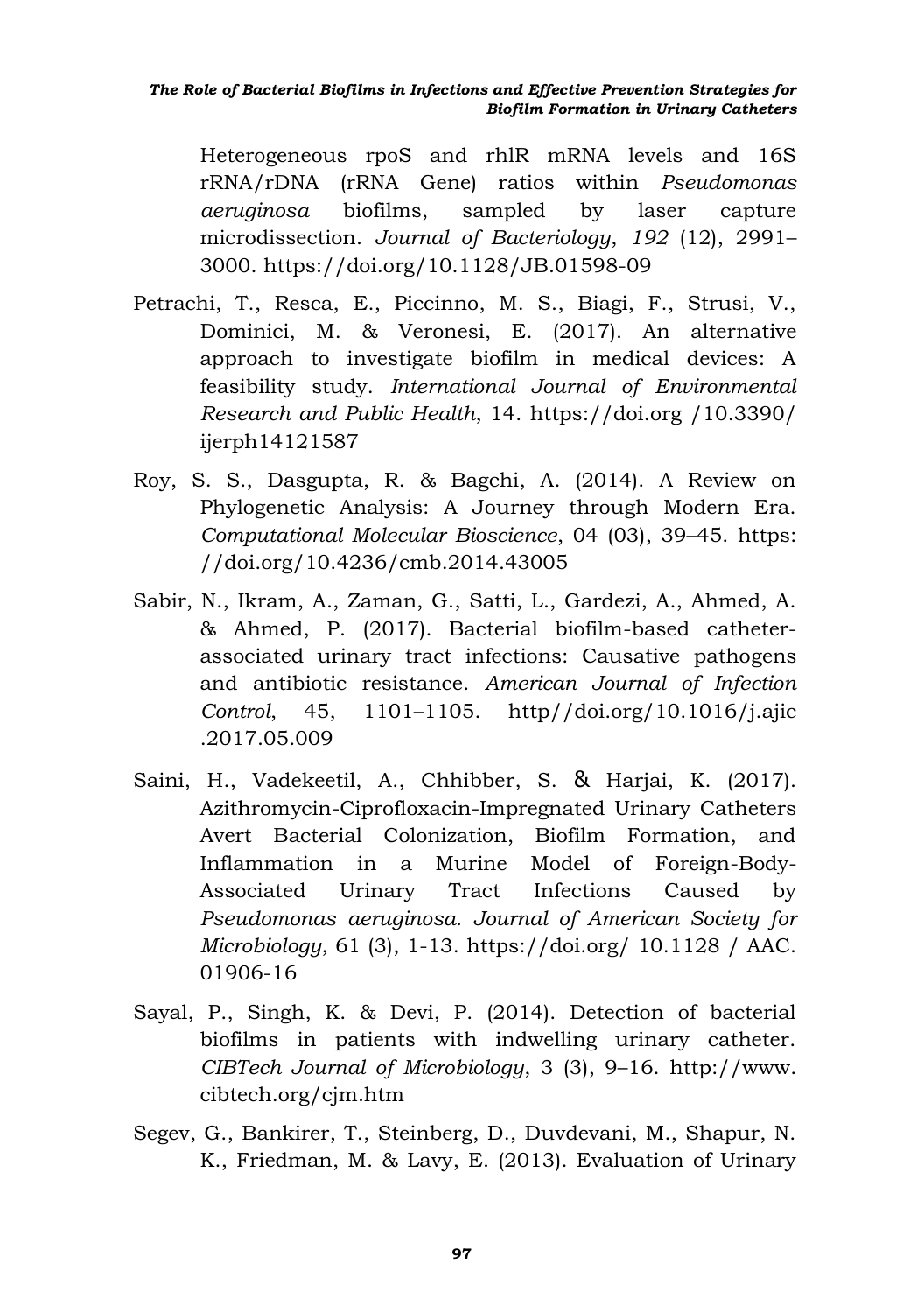Catheters Coated with Sustained-Release Varnish of Chlorhexidine in Mitigating Biofilm Formation on Urinary Catheters in Dogs. *Journal of Veterinary Internal Medicine*, *27* (1), 39–46. https://doi.org/10.1111/j.1939-1676. 2012. 010 27.x

- Singha, P., Locklin, J. & Handa, H. (2017). A review of the recent advances in antimicrobial coatings for urinary catheters. *Acta Bio materialia* , 50, 20–40. https:// doi.org /10.1016 / j.actbio.2016.11.070
- Stickler, D. J. (2014). Clinical complications of urinary catheters caused by crystalline biofilms: Something needs to be done. *Journal of Internal Medicine*, 276, 120–129. https: // doi . org/10.1111/joim.12220
- Tiwari, A. A. & Ghnawate, N. (2017). Detection of Biofilm Forming Bacterial Communities from Urinary Catheter of Patients with Change in Its Antibiotic Susceptibility Pattern and Triclosan Effect from Different Hospitals of Amravati City Maharashtra, India. *Open Journal of Medical Microbiology*, *07* (03), 51–66. https://doi.org/10.4236/ojmm.2017.73005
- Wang, L., Zhang, S., Keatch, R., Corner, G., Nabi, G., Murdoch, S. & Zhao, Q. (2019). In-vitro antibacterial and antiencrustation performance of silver-polytetrafluoroethylene nanocomposite coated urinary catheters. *Journal of Hospital Infection*. https://doi.org/ 10.1016/ j.jhin. 2019. 02.012
- Wijesinghe, G., Dilhari, A., Gayani, B., Kottegoda, N., Samaranayake, L. & Weerasekera, M. (2019). Influence of Laboratory Culture Media on in vitro Growth, Adhesion, and Biofilm Formation of *Pseudomonas aeruginosa* and *Staphylococcus aureus*. *Medical Principles and Practice*, *28*  (1), 28–35. https://doi.org/10.1159/000494757
- Yang, B., Wang, Y. & Qian, P. Y. (2016). Sensitivity and correlation of hypervariable regions in 16S rRNA genes in phylogenetic analysis. *BMC Bioinformatics*, *17* (1), 1–8. https://doi.org/10.1186/s12859-016-0992-y

Ziemert, N. & Jensen, P. R. (2012). Phylogenetic approaches to